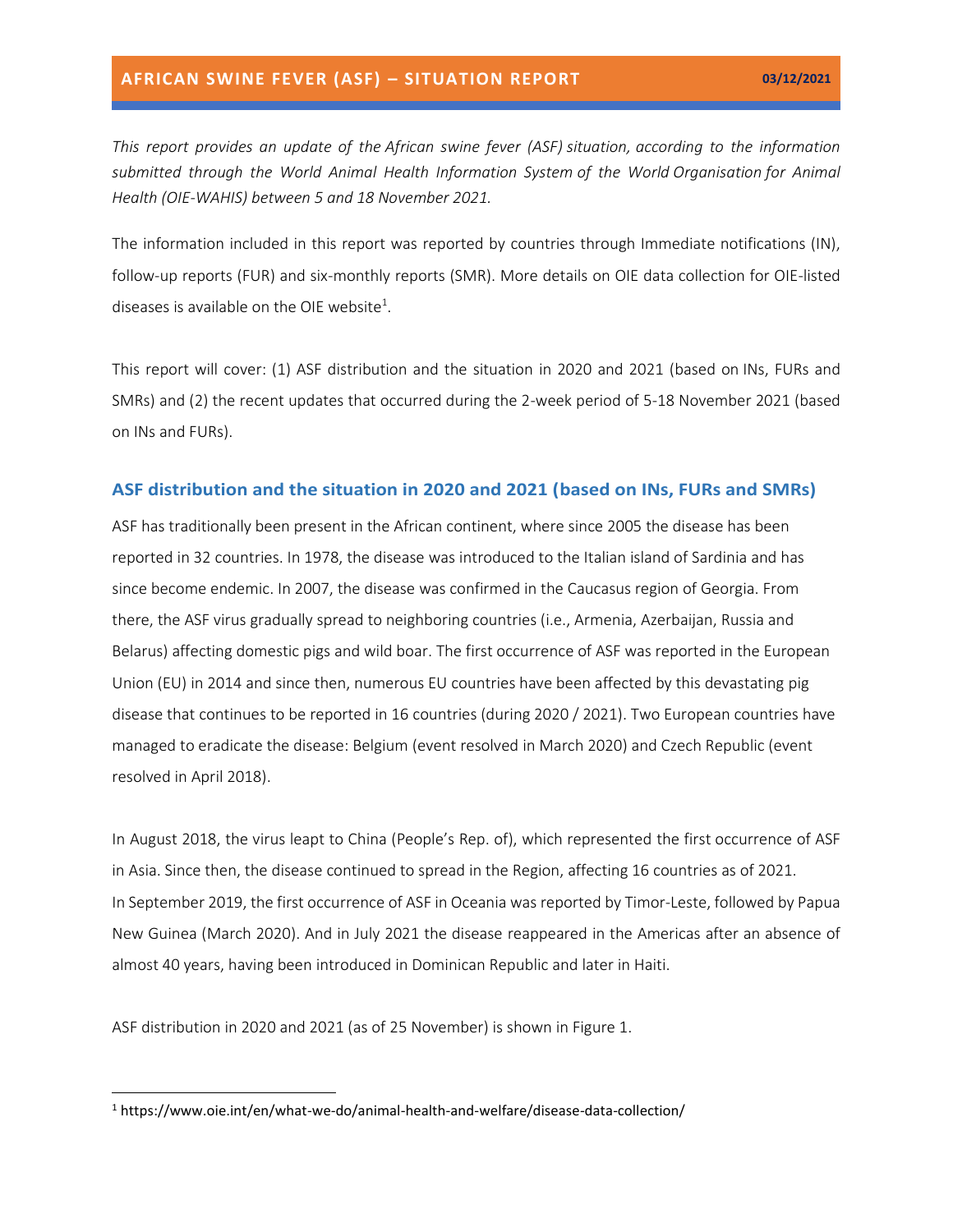## **AFRICAN SWINE FEVER (ASF) – SITUATION REPORT 03/12/2021**



*Figure 1. Map of the world displaying the presence of ASF by Administrative divisions (2020 – 25/11/2021)* 

## Summary of the ASF situation by world region (2020-2021)

In total, since January 2020 ASF has been reported as present in five different world regions in 32 countries, affecting more than 1,000,000 pigs and more than 28,000 wild boars(data reported through INs and FURs), with more than 1,500,000 animal losses. Further details, split by world region are included in Table 1.

| Table 1: Summary of the number of outbreaks, cases and animal losses caused by ASF in the different world |
|-----------------------------------------------------------------------------------------------------------|
| regions since January 2020 (data reported through INs and FURs).                                          |

|              | <b>Outbreaks</b> |           | <b>Cases</b>  |           | Losses*       |
|--------------|------------------|-----------|---------------|-----------|---------------|
|              | Domestic pigs    | Wild boar | Domestic pigs | Wild boar | Domestic pigs |
| Africa       | 120              |           | 11,362        |           | 18,417        |
| Americas     | 181              |           | 7,594         |           | 13,972        |
| Asia         | 622              | 1,509     | 85,684        | 1,607     | 373,693       |
| Europe       | 2,838            | 7,790     | 899,207       | 26,926    | 1,168,354     |
| Oceania      |                  |           | 500           |           | 397           |
| <b>Total</b> | 3,762            | 9,299     | 1,004,347     | 28,533    | 1,574,833     |

\*Losses (deaths + animals killed and disposed of): this figure refers to losses in the establishments affected by the outbreaks and it does not include the animals culled in areas around the outbreak for controlling the disease.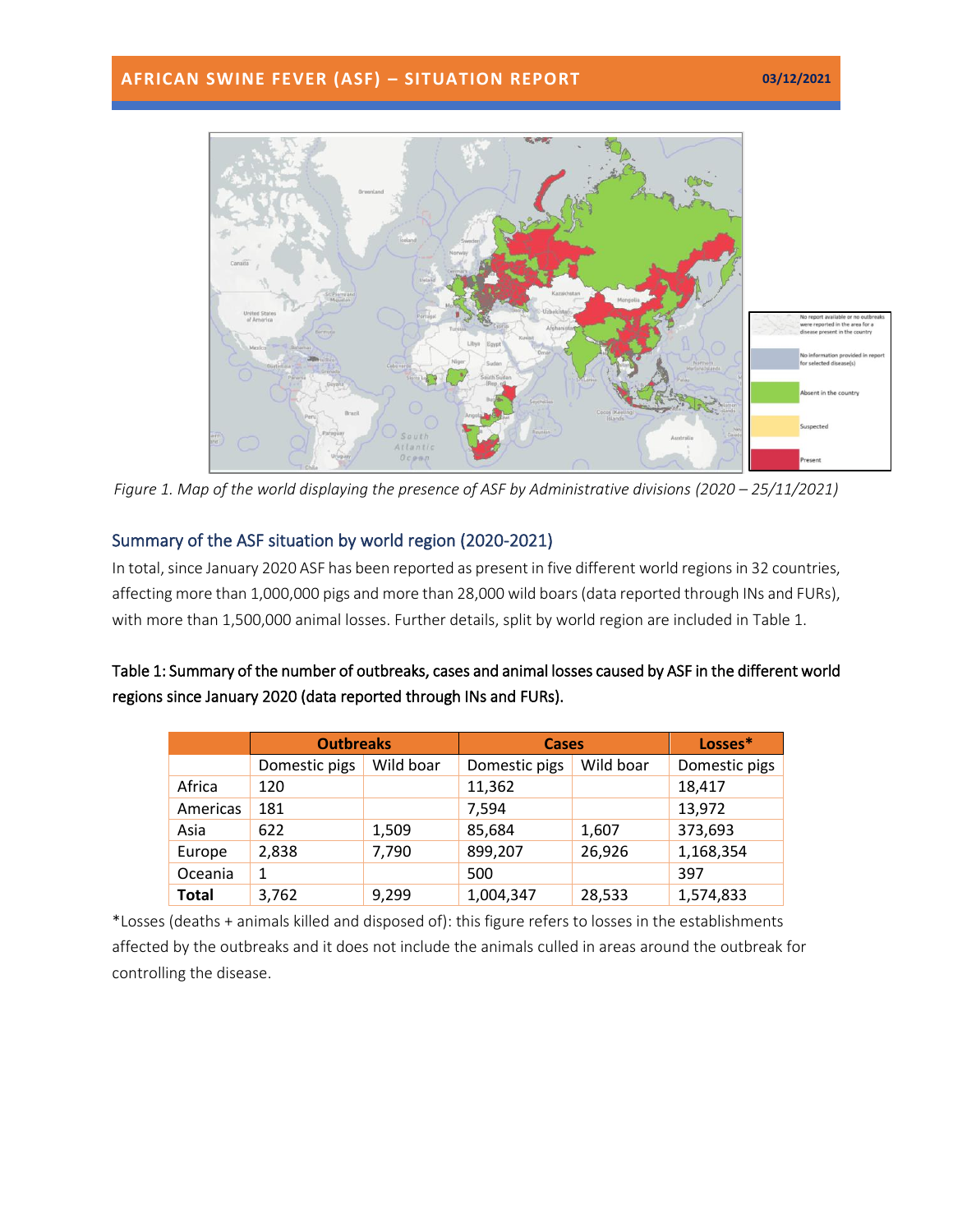### **AFRICAN SWINE FEVER (ASF) – SITUATION REPORT 03/12/2021**

#### Summary of the global situation and recommendations

The epidemiological situation of ASF continued to deteriorate in 2020 and 2021. Since January 2020, 6 countries have reported ASF as a first occurrence in the country, while 10 countries reported its spread to new zones. This highlights a continuous spread of the disease in new countries, and in new zones in countries already affected.

Members are recommended to implement strict biosecurity measures and to strengthen their early disease detection system, in particular where there is evidence of circulation of low virulent strains of African swine fever virus (ASFV) and to promptly notify any cases of ASF to the OIE.

#### **Recent updates (5/11/2021 – 18/11/2021)**

To describe the current disease situation of ASF, this section covers: (a) a list of new events which were reported through INs during the 2-week period; (b) information on events that started before the 2-week period but were still ongoing during the period (reported through FURs); and (c) the geographic distribution of new outbreaks that were reported during the 2-week period. This information is based on INs and FURs received by the OIE.

#### New events by world region (reported through INs)

Asia Recurrence in China (People's Rep. of) started on 23 October Europe Recurrence in Bulgaria started on 4 November Recurrence in Germany started on 14 November Recurrence in Hungary started on 28 October Recurrence in Ukraine started on 8 November Africa, Americas, Oceania No new events reported

#### On-going events for which there were new outbreaks, by world region (reported through FURs):

Africa One country updated its ongoing event: South Africa Americas One country updated its ongoing event: Dominican Republic Asia One country updated its ongoing event: Vietnam Europe Six countries updated their ongoing events: Germany, Hungary, Latvia, Poland, Romania, Russia Oceania No ongoing events updated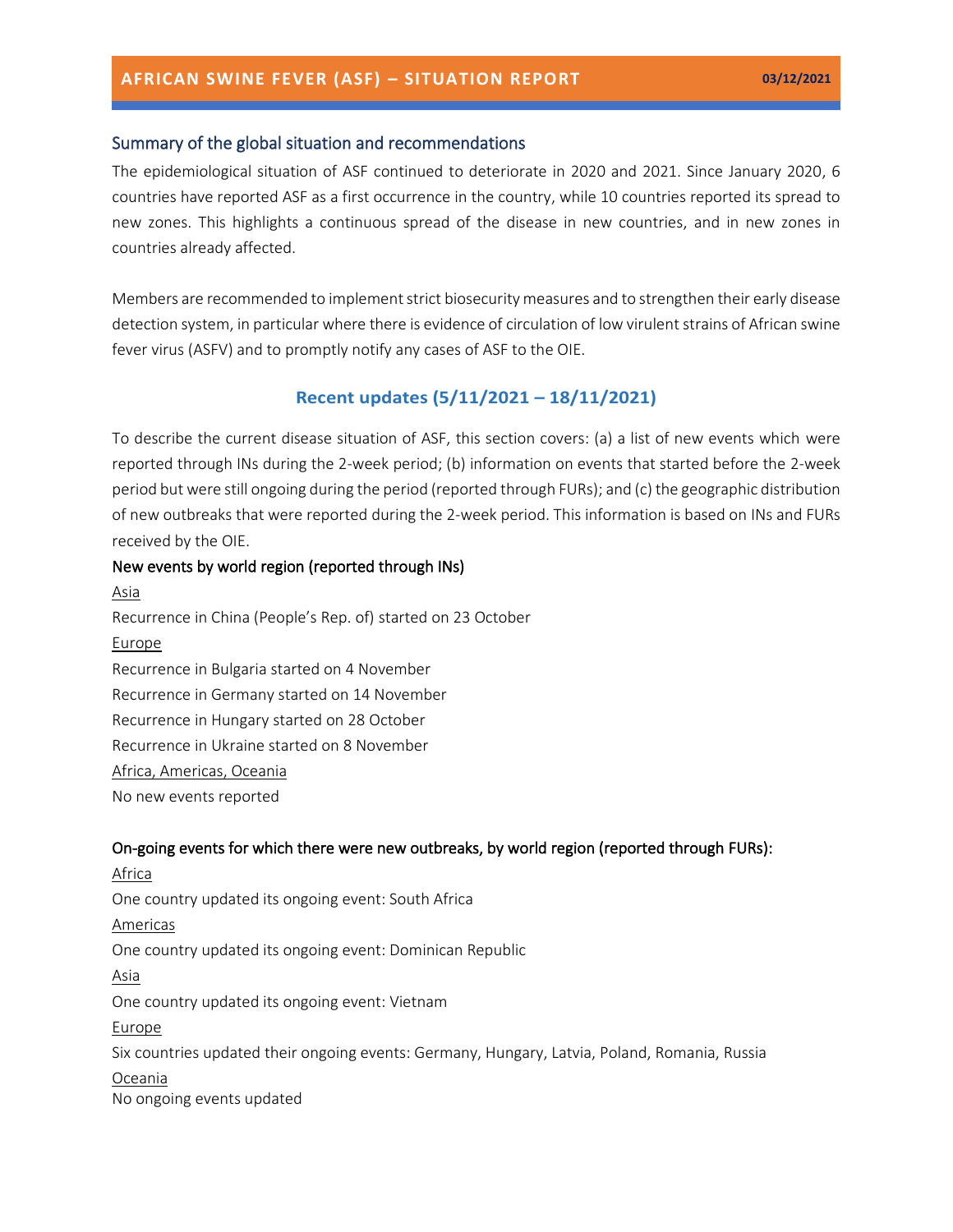# **AFRICAN SWINE FEVER (ASF) – SITUATION REPORT 03/12/2021**



*Figure 2: Map of ASF outbreaks reported during the last 2 weeks in domestic animals and wildlife. Zoomed views of areas where updates occurred in the last period are provided as well.*